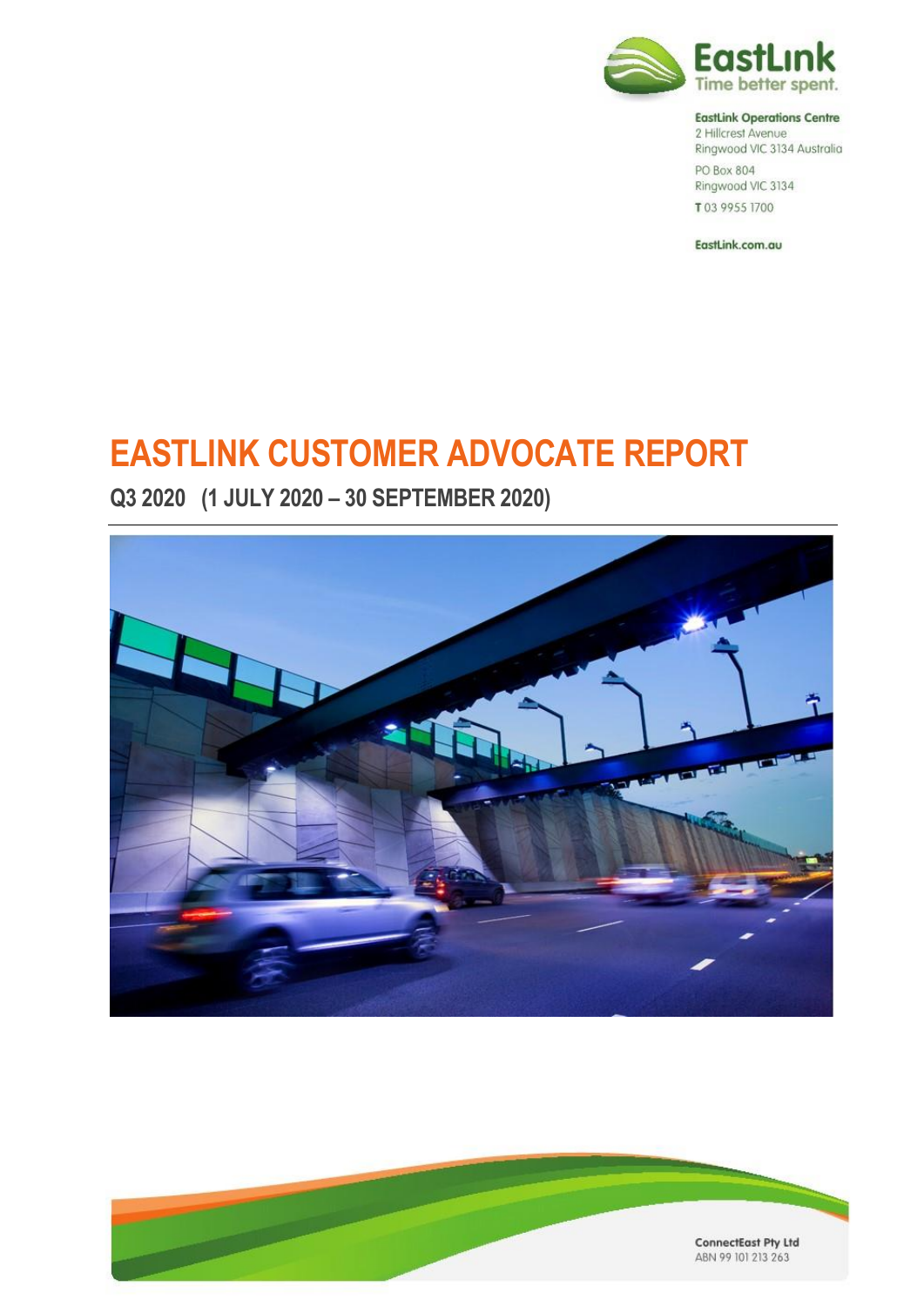

# **CONTENTS**

| 1.             | <b>EASTLINK CUSTOMER ADVOCATE'S MESSAGE</b>                              | 3 |
|----------------|--------------------------------------------------------------------------|---|
| 2 <sub>1</sub> | <b>CUSTOMER ADVOCATE CASES DURING THE QUARTER</b>                        | 4 |
| 2.1            | <b>Cases raised</b>                                                      | 4 |
| 2.2            | Cases closed                                                             | 4 |
| 2.3            | <b>Case findings</b>                                                     | 4 |
| 2.4            | <b>Elapsed time to close cases</b>                                       | 5 |
| 3 <sub>1</sub> | <b>CUSTOMER ADVOCATE CASE TRENDS</b>                                     | 6 |
| 3.1            | <b>Historical trends</b>                                                 | 6 |
| 4.             | <b>CUSTOMER ADVOCATE CASE EXAMPLES</b>                                   | 7 |
| 4.1            | Customer A (tag stopped working)                                         | 7 |
| 4.2            | Customer B (vehicle not linked to account & tag not installed correctly) | 7 |
| 4.3            | Customer C (licence plate number read error)                             | 8 |
| 4.4            | Customer D (damaged vehicle licence plate)                               | 8 |
| 4.5            | <b>Customer E (sold vehicle)</b>                                         | 8 |
| 4.6            | <b>Customer F (account suspended)</b>                                    | 8 |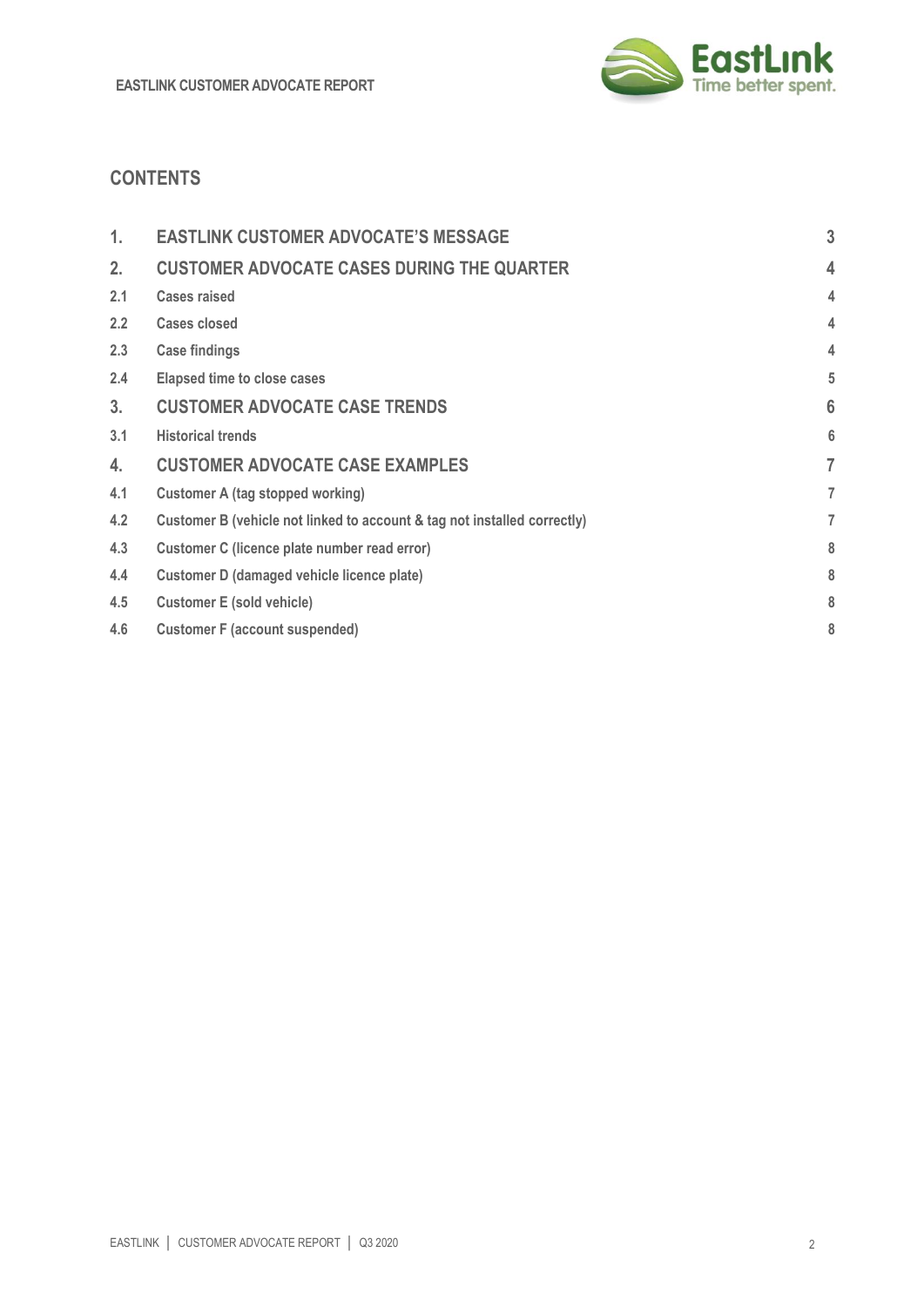

# **1. EASTLINK CUSTOMER ADVOCATE'S MESSAGE**

30 October 2020

**This report covers the Q3 2020 quarterly period (1 July 2020 – 30 September 2020).**

The COVID-19 pandemic continues to have a huge impact on our way of life and economy.

During Q3 2020, Melbourne experienced a second wave of COVID-19 infections – and it was of course a much larger wave than the first.

This resulted in very strict Stage 4 lockdown restrictions being introduced by the State Government for the first time. These restrictions were in place for almost the entirety of Q3 2020.

For a significant period, EastLink traffic volumes were reduced by approximately half.

However, there continues to be little evidence of any significant change in the number of complaints to the EastLink Customer Advocate arising from the impact of COVID-19.

For example, the number of cases raised in Q3 2020 was 16% less than the previous quarter. The number of complaints that were fully upheld or partially upheld decreased by 44%. And the number of complaints that were rejected decreased by 50%.

Furthermore, only a few of the cases raised made any mention of COVID-19 or financial hardship.

Regrettably, however, I anticipate that the economic impact of COVID-19 will inevitably result in more EastLink customers experiencing financial hardship during 2021, in particular once Government support programs such as JobKeeper and the banking industry's debt repayment concessions come to an end.

**If you have been directly affected by COVID-19 and are seeking additional assistance from EastLink, please phone EastLink's customer services team in Melbourne on (03) 9955 1400 during business hours Monday to Friday (closed public holidays).**

For more information about EastLink's hardship policy (which outlines available options and how to request hardship assistance), visit [www.eastlink.com.au/hardship.](http://www.eastlink.com.au/hardship)

For more information about the role of the EastLink Customer Advocate, visit [www.eastlink.com.au/customeradvocate.](http://www.eastlink.com.au/customeradvocate) 

**Doug Spencer-Roy** EastLink Customer Advocate

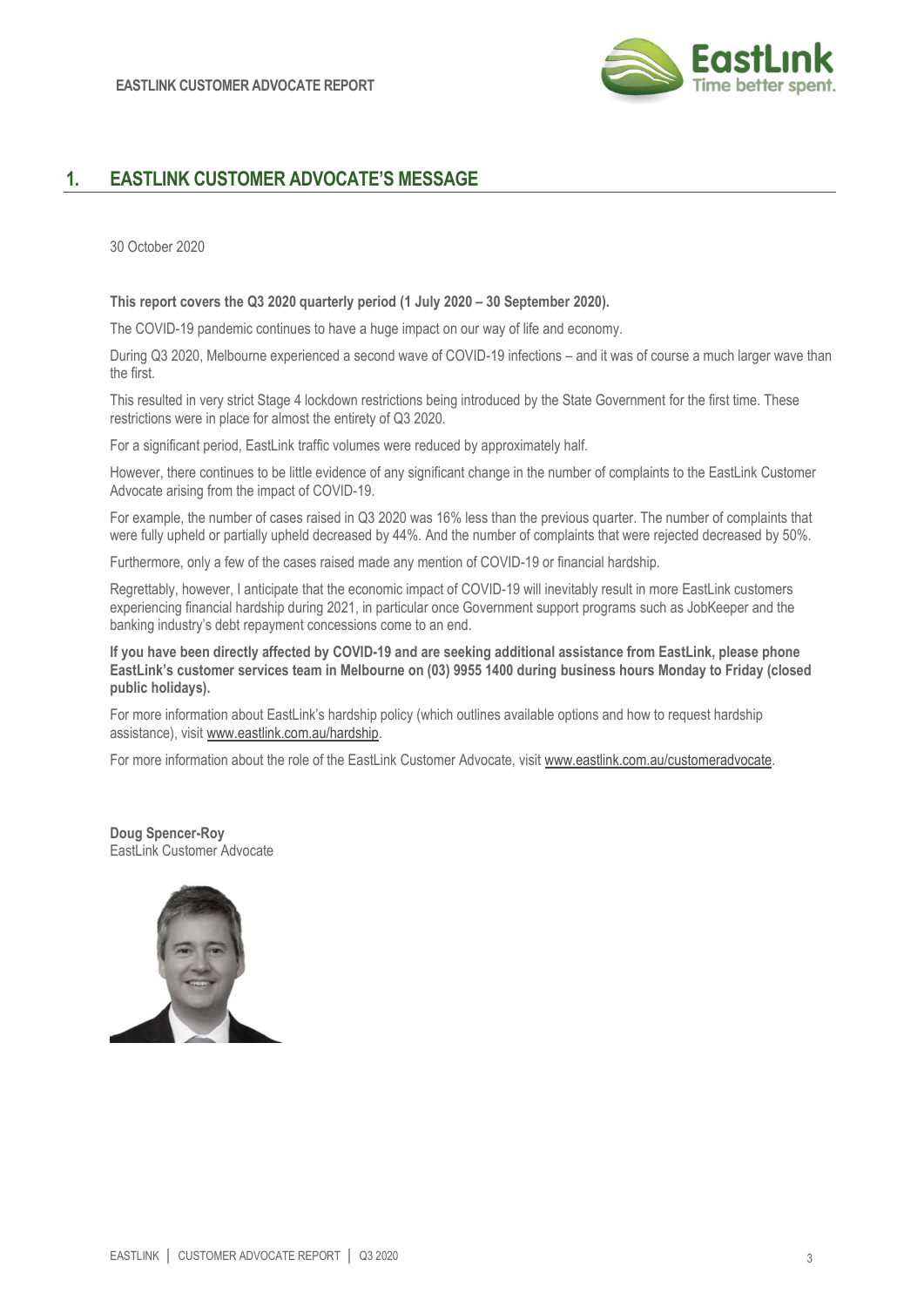

# **2. CUSTOMER ADVOCATE CASES DURING THE QUARTER**

## **2.1 CASES RAISED**

43% of the cases raised during Q3 2020 related to toll invoices.

#### Table 1: ECA cases raised

| <b>ECA CASES RAISED</b>                                    | <b>Jul 2020</b> | <b>Aug 2020</b> | <b>Sep 2020</b>          | Q3 2020 |
|------------------------------------------------------------|-----------------|-----------------|--------------------------|---------|
| Toll invoice                                               | 16              |                 | 8                        | 31      |
| Toll invoice payment                                       | $\overline{2}$  |                 | $\mathbf{0}$             |         |
| Account notice                                             |                 |                 |                          |         |
| Account charge                                             | 4               | 3               | $\overline{\phantom{a}}$ |         |
| Account charge for a sold vehicle                          |                 |                 |                          |         |
| Account charge for stolen plates/vehicle or cloned vehicle |                 |                 |                          |         |
| Account closure                                            |                 |                 |                          |         |
| Tags                                                       |                 |                 | $\Omega$                 |         |
| Tolls                                                      |                 |                 |                          |         |
| Tolling class                                              | 0               |                 | $\mathbf{0}$             |         |
| Debt recovery                                              |                 |                 |                          |         |
| Customer service                                           | 9               | $\Omega$        | 3                        | 14      |
| Hardship assistance                                        | C               |                 |                          |         |
| Infringements (fines)                                      |                 | $\Omega$        |                          |         |
| Graffiti                                                   |                 |                 |                          |         |
| Landscaping                                                |                 |                 |                          |         |
| <b>TOTAL</b>                                               | 40              | 19              | 17                       | 76      |

# **2.2 CASES CLOSED**

All of the cases raised during Q3 2020 have been closed.

#### Table 2: ECA cases closed

| <b>ECA CASES CLOSED</b>                         | <b>Jul 2020</b> | <b>Aug 2020</b> | <b>Sep 2020</b> | Q3 2020 |
|-------------------------------------------------|-----------------|-----------------|-----------------|---------|
| Q3 2020 cases closed (as at date of report)     | 40              | 19              |                 |         |
| Q3 2020 cases still open (as at date of report) |                 |                 |                 |         |
| <b>TOTAL</b>                                    | 40              | 19              |                 |         |

# **2.3 CASE FINDINGS**

In 63% of cases although EastLink was not at fault and there was no valid complaint, I arranged for EastLink's customer service team to assist the customer with their predicament. 8% of cases were fully upheld, and a further 11% of cases were partially upheld. In 14% of cases the complaint was rejected with no practical customer service assistance identifiable. 4% of cases were referred to a third party.

#### Table 3: ECA case findings

| <b>ECA CASE FINDINGS</b>                  | <b>Jul 2020</b> | <b>Aug 2020</b> | <b>Sep 2020</b> | Q3 2020 |
|-------------------------------------------|-----------------|-----------------|-----------------|---------|
| Service expedited (no valid complaint)    | 30              |                 |                 |         |
| Complaint upheld                          |                 |                 |                 |         |
| Complaint partially upheld                |                 |                 |                 |         |
| Complaint rejected                        | U               |                 |                 |         |
| Referred to another tollway operator etc. |                 |                 |                 |         |
| <b>TOTAL</b>                              | 40              | 19              |                 |         |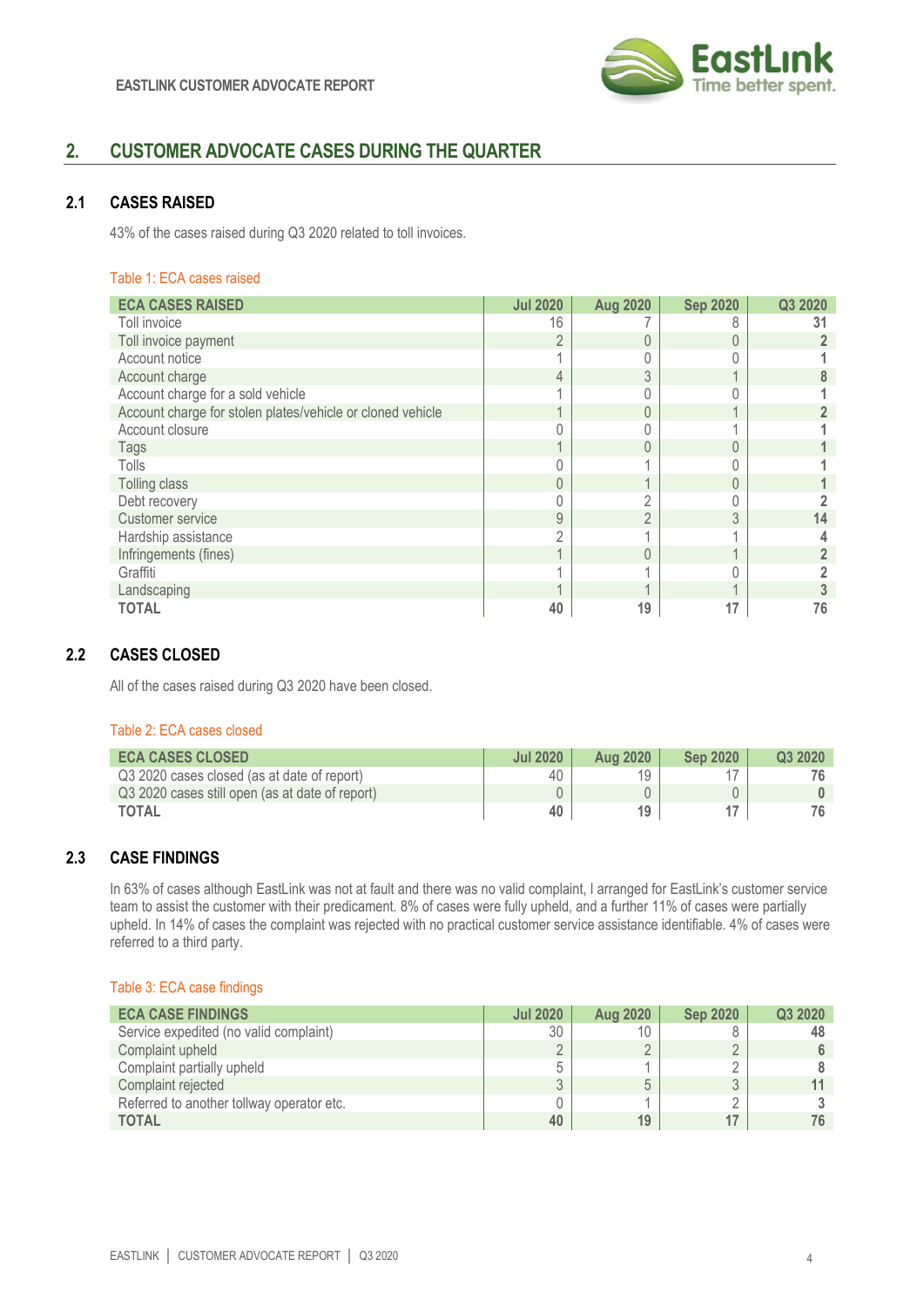#### **EASTLINK CUSTOMER ADVOCATE REPORT**



Most cases involved complaints about modest sums – in particular, the fee component of a toll invoice but not the toll component. (In general, with toll invoice complaints, it is not the trip or toll that is disputed, but whether the trip is able to be charged to a valid account.)

This means that the refunds and credits awarded can vary significantly from month to month, depending on whether there are any of the more unusual, higher value cases during the month, and whether those complaints are upheld or rejected.

#### Table 4: ECA case findings – refunds & credits

| <b>ECA CASE FINDINGS - REFUNDS &amp; CREDITS</b> | <b>Jul 2020</b> | <b>Aug 2020</b> | <b>Sep 2020</b> | Q3 2020 |
|--------------------------------------------------|-----------------|-----------------|-----------------|---------|
| Refunds & credits awarded                        |                 | \$94            | \$265           | \$737   |

## **2.4 ELAPSED TIME TO CLOSE CASES**

The average elapsed time to close ECA cases during the quarter was 1.3 days. This elapsed time includes weekend days and public holidays.

#### Table 5: Elapsed time to close ECA cases

| <b>ELAPSED TIME TO CLOSE ECA CASES</b> | Jul 2020 | Aug 2020 | Sep 2020 $\parallel$ | Q3 2020 |
|----------------------------------------|----------|----------|----------------------|---------|
| Average time to close cases (days)     |          |          |                      |         |

#### **Case Study – complaint about double charging**

The customer was convinced there was double charging of the same trips, with the same tolls being charged to both their EastLink account as well as their Transurban Linkt account. The customer provided copies of account statements issued by Transurban Linkt as proof of the complaint.

Following the complaint to the EastLink Customer Advocate, a detailed review was conducted of each trip that was charged to the customer's EastLink account, as well as each trip that was charged to the customer's Transurban Linkt account.

This review verified that no trips had been double charged. Each trip was either charged to the EastLink account, or to the Transurban Linkt account, but not to both.

It was, however, found that the EastLink account was suspended periodically (for non-payment).

As the customer's vehicle was also linked to the Transurban Linkt account, this meant that whenever the EastLink account was suspended, any EastLink trips during the suspension were charged to the Transurban Linkt account instead of to the EastLink account.

This was the correct course of action, and there was no error by EastLink.

This was explained to the customer.

The opportunity was also taken to inform the customer that their EastLink tag was installed incorrectly (vertically instead of horizontally). This issue was detected on toll point images that were seen during the detailed review.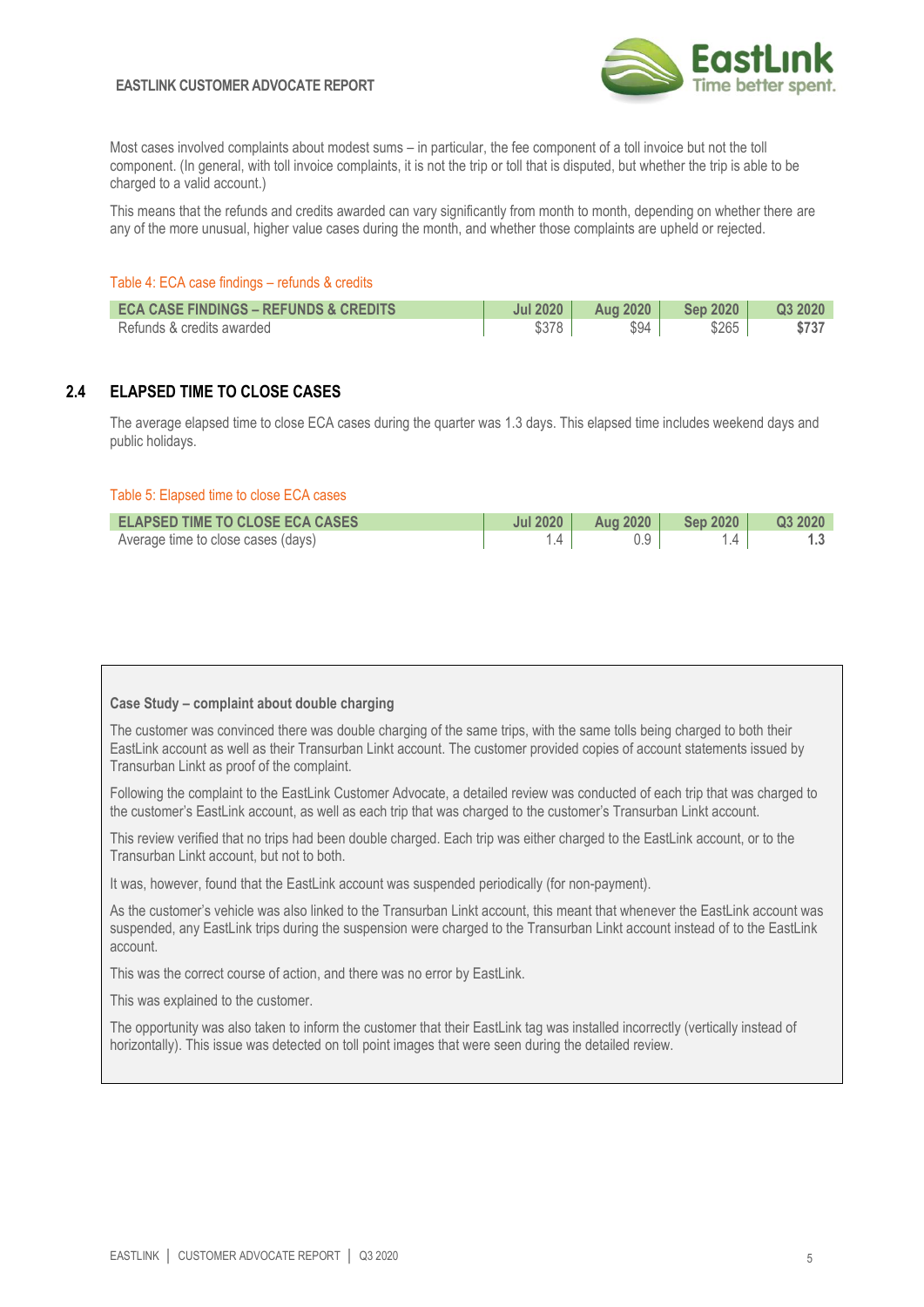

# **3. CUSTOMER ADVOCATE CASE TRENDS**

## **3.1 HISTORICAL TRENDS**

In Q3 2020, a total of 76 cases were raised with the EastLink Customer Advocate, which is a decrease of 16% compared to the previous quarter – see Table 6.

#### Table 6: ECA cases trend

| <b>ECA CASES</b>                             | Q3 2019        | Q4 2019        | Q1 2020                  | Q2 2020        | Q3 2020        | Q4 2020 |
|----------------------------------------------|----------------|----------------|--------------------------|----------------|----------------|---------|
| Service request                              | 5              | 1              | $\overline{2}$           | $\Omega$       | $\Omega$       |         |
| Toll invoice                                 | 24             | 27             | 44                       | 31             | 31             |         |
| Toll invoice SMS messages                    | $\Omega$       | 0              |                          | 3              | $\Omega$       |         |
| Toll invoice payment                         | $\sqrt{a}$     | $\mathbf{0}$   | $\mathbf 1$              | 3              | $\overline{2}$ |         |
| Account notice                               | 1              | $\overline{2}$ | $\mathbf 0$              | $\mathbf 0$    | 1              |         |
| Account payment                              | $\overline{2}$ | $\mathbf 0$    | $\overline{4}$           | $\overline{4}$ | $\overline{0}$ |         |
| Account charge                               | 1              | $\overline{2}$ | $\overline{2}$           | 10             | 8              |         |
| Account charge for a sold vehicle            | $\overline{1}$ | $\overline{2}$ | $\overline{4}$           | 3              | $\overline{1}$ |         |
| Account charge for stolen plates/vehicle etc | 0              | 3              | 3                        | 5              | $\overline{2}$ |         |
| Account charge for an LPN error              | $\overline{1}$ | $\mathbf 0$    | $\overline{0}$           | $\overline{0}$ | $\overline{0}$ |         |
| Account suspension                           | 0              | 1              | $\mathbf{0}$             | 0              | 0              |         |
| Account closure                              | $\overline{1}$ | $\mathbf 0$    | $\mathbf 1$              | $\overline{0}$ | $\mathbf{1}$   |         |
| Deceased account                             | $\theta$       | $\Omega$       | 1                        | $\mathbf{0}$   | 0              |         |
| Tags                                         | $\overline{2}$ | $\theta$       | $\overline{2}$           | $\mathbf 1$    | 1              |         |
| Tolls                                        | $\mathbf 0$    | 1              | 1                        | 1              | 1              |         |
| Tolling class                                | $\mathbf 0$    | $\overline{1}$ | $\overline{0}$           | $\overline{1}$ | $\overline{1}$ |         |
| Trip pass                                    | 1              | $\overline{2}$ | $\overline{0}$           | $\overline{2}$ | 0              |         |
| Rental vehicle toll payment                  | $\overline{4}$ | $\overline{2}$ | $\mathbf 1$              | $\overline{2}$ | $\overline{0}$ |         |
| Debt recovery                                | 1              | 1              | $\overline{0}$           | 0              | $\overline{2}$ |         |
| Customer service                             | $\overline{2}$ | $\overline{7}$ | 13                       | 13             | 14             |         |
| Website                                      | $\mathbf 0$    | 3              | $\mathbf{0}$             | 1              | $\theta$       |         |
| Hardship assistance                          | $\mathbf 0$    | $\overline{2}$ | $\overline{1}$           | 3              | $\overline{4}$ |         |
| Payment plan                                 | $\mathbf 0$    | $\mathbb O$    | 1                        | 0              | 0              |         |
| Infringements (fines)                        | $\overline{2}$ | 3              | $\overline{4}$           | 3              | $\overline{2}$ |         |
| Incident response                            | 0              | 1              | $\mathbf{0}$             | $\mathbf{0}$   | 0              |         |
| Debris damage                                | $\overline{1}$ | $\mathbf 0$    | $\overline{0}$           | $\overline{0}$ | $\theta$       |         |
| Road maintenance                             | $\theta$       | $\theta$       | $\mathbf{0}$             | 1              | $\Omega$       |         |
| Signage                                      | $\overline{1}$ | $\mathbf 0$    | $\overline{0}$           | $\overline{0}$ | $\overline{0}$ |         |
| Litter                                       | 1              | $\mathbf 0$    | 0                        | $\mathbf 0$    | $\mathbf 0$    |         |
| Noise                                        | $\mathbf 0$    | $\mathbf 0$    | $\overline{0}$           | $\overline{1}$ | $\overline{0}$ |         |
| Speed limit                                  | 0              | $\mathbf{0}$   | $\overline{0}$           | $\overline{1}$ | 0              |         |
| Graffiti                                     | $\mathbf 0$    | $\mathbf 0$    | $\mathbf 0$              | $\overline{0}$ | $\overline{2}$ |         |
| Landscaping                                  | $\mathbf 0$    | $\overline{2}$ | $\overline{2}$           | $\mathbf 0$    | 3              |         |
| EastLink Trail                               |                | $\mathbf 0$    | $\overline{0}$           | $\mathbf 0$    | $\overline{0}$ |         |
| Privacy                                      | 1              | $\mathbf 0$    | $\mathbf{0}$             | 1              | $\Omega$       |         |
| Problem with another tollway operator        | 1              | $\mathbf 0$    | $\overline{0}$           | $\overline{0}$ | $\theta$       |         |
| Unknown (withdrawn, insufficient details)    | 1              | $\theta$       | $\mathbf{0}$             | 1              | 0              |         |
| Police search                                | $\theta$       | $\theta$       | $\overline{\phantom{a}}$ | $\theta$       | $\overline{0}$ |         |
| <b>TOTAL</b>                                 | 55             | 63             | 89                       | 91             | 76             |         |

The number of complaints that were fully upheld or partially upheld decreased significantly from 25 to 14 (-44%). The number of complaints that were rejected decreased even further from 22 to 11 (-50%) – see Table 7.

On examination, 48 of the 76 cases raised during Q3 2020 were in fact found to be requests for customer service with no valid complaint, rather than unresolved customer complaints – see Table 7. For example: a customer seeking to update their account payment details and email address; a customer enquiring about the status of a toll invoice; or a customer enquiring about toll prices. Such cases are forwarded to the EastLink customer service team for expedited service.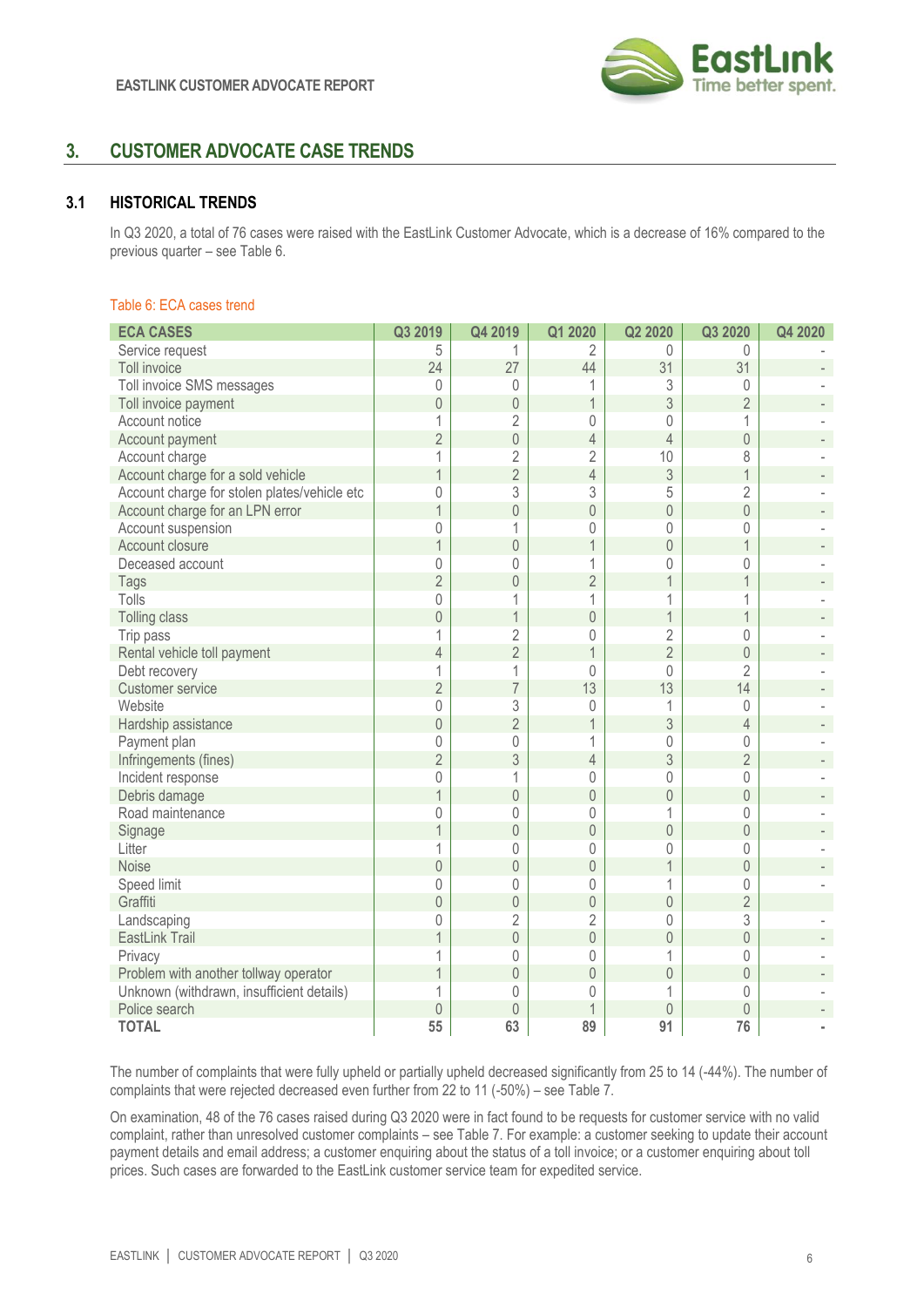

#### Table 7: ECA case findings trend

| <b>ECA CASE FINDINGS</b>                  | Q3 2019 | Q4 2019 | Q1 2020 | Q <sub>2</sub> 20 <sub>20</sub> | Q3 2020 | Q4 2020 |
|-------------------------------------------|---------|---------|---------|---------------------------------|---------|---------|
| Service expedited (no valid complaint)    | 21      | 25      | 44      | 43                              | 48      |         |
| Complaint upheld                          | 13      | 9       | 15      | 15                              |         |         |
| Complaint partially upheld                | 12      | 18      | 14      | 10                              |         |         |
| Complaint rejected                        | 8       | 11      | 14      | 22                              | 11      |         |
| Referred to another tollway operator etc. |         | D       |         |                                 |         |         |
| Insufficient details provided             | 0       | O.      |         |                                 |         |         |
| <b>TOTAL</b>                              | 55      | 63      | 89      | 91                              | 76      |         |

The total amount of refunds and credits during Q3 2020 (\$737) returned to the levels seen during 2019.

#### Table 8: ECA case findings – refunds & credits trend

| <b>ECA CASES – REFUNDS &amp; CREDITS</b> | Q3 2019 | Q4 2019 |         |       | $\begin{array}{ c c c c c c c c } \hline \text{Q1 2020} & \text{Q2 2020} & \text{Q3 2020} & \text{Q4 2020} \hline \end{array}$ |  |
|------------------------------------------|---------|---------|---------|-------|--------------------------------------------------------------------------------------------------------------------------------|--|
| Refunds & credits awarded                | \$738   | \$590   | \$1,707 | \$974 |                                                                                                                                |  |

The elapsed time to close ECA cases during Q3 2020 was the lowest on record, assisted by the relatively low number of cases during the quarter.

#### Table 9: Elapsed time to close ECA cases trend

| <b>ELAPSED TIME TO CLOSE ECA CASES</b> |     |       |  |  |
|----------------------------------------|-----|-------|--|--|
| Average time to close cases (days)     | 4.0 | $2.8$ |  |  |

# **4. CUSTOMER ADVOCATE CASE EXAMPLES**

This section only shows a very brief summary of each case example. The detailed circumstances of every case are unique, so these case examples should not be read as precedents for other cases.

## **4.1 CUSTOMER A (TAG STOPPED WORKING)**

Customer A's tag stopped working. However, Customer A did not notice that the tag had ceased beeping at toll points, and did not notice the image processing fees that were listed on five successive account statements.

There was no error by EastLink.

However it was determined that the goodwill credit that had been provided by EastLink could have been more generous given the value of the customer (high lifetime spend, automatic payment), impeccable account history (no suspensions), and age of account (in operation since 2008).

Accordingly, all the remaining image processing fees were refunded.

# **4.2 CUSTOMER B (VEHICLE NOT LINKED TO ACCOUNT & TAG NOT INSTALLED CORRECTLY)**

Customer B failed to register their vehicle's licence plate number on their account. There was also evidence that the tag was not installed in the vehicle correctly.

On occasions when the tag was not able to be read by the tolling gantry, the licence plate number was not able to be matched to an account. This led to three EastLink toll invoices being issued and the complaint by Customer B.

However, there was no error by EastLink.

As a gesture of goodwill, EastLink had waived some (but not all) toll invoice fees. None of the VicRoads lookup fees had been waived.

It was determined that the goodwill gesture could have been more generous given the value of the customer (high lifetime spend) and impeccable account history (no suspensions).

Accordingly, all the VicRoads look up fees and the one remaining toll invoice fee were refunded.